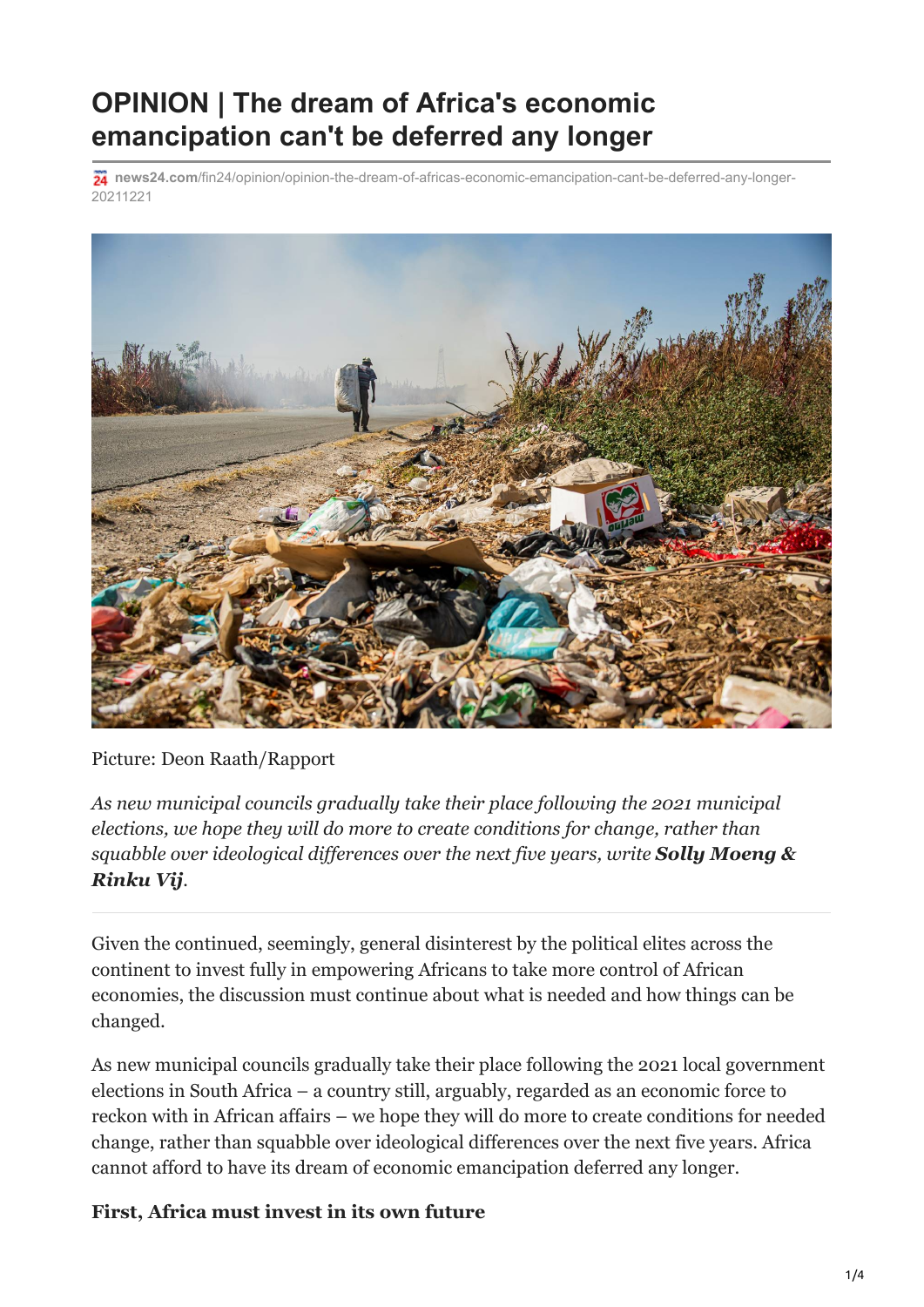A fully fledged 4IR in Africa will need to build on strong and sufficiently financed African businesses. This requires stable and liquid national and regional capital markets, as well as an attractive environment for inward foreign direct investment. In Africa, as in many parts of the world, the largest part of the business base consists of micro, small and medium enterprises (MSMEs). Sub-Saharan Africa alone has 44 million MSMEs, of which some 37 million are in Nigeria.

Overall, 97% of Sub-Saharan African enterprises are micro-enterprises, i.e. they have fewer than 10 employees. More than half of Sub-Saharan African micro-enterprises (52%) and SMEs (54%) are to some extent credit constrained, which means they have limited access to external financing or have faced issues obtaining it in the past. The World Bank estimates that around 18% of MSME potential financing demand in Sub-Saharan Africa is not currently met.

Firms in Sub-Saharan Africa identify by a large margin access to finance as the key constraint in their business (23.6%), followed by electricity (13.6%) – of which the margin is galloping ahead in South Africa – competition from the informal sector (11.3%) and political instability (10.3%). Across Africa, in 18 out of 47 surveyed countries, access to finance is the most significant obstacle to business, followed by political instability (eight countries) and reliable electricity supply (seven countries).

Overall, 85.2% of all firms in Sub-Saharan Africa surveyed for the World Bank Enterprise Survey have a bank account. However, when it comes to accessing debt finance for their business, on average only 21% have a line of credit. Consequently, only 20% of firms use banks to finance investments and therefore only 9.4% of investments in Sub-Saharan Africa are financed by debt through banks. A total of 74% of investments were financed internally without any assistance from equity providers or financial intermediaries, which indicates the presence of severe barriers when growing and scaling up businesses.

The currently available financial sector support to MSMEs, but also to individuals, is dominated by banks. Moreover, stock markets and market instruments such as bonds are under-developed in most of Africa, and mostly not relevant to MSMEs.

Due to the low competition, as well as the high lending and low deposit rates, some African countries still have double-digit interest margins for loans. This is also partly caused by attractive high-yielding government bonds which crowd out lending to SMEs. These high-yielding government bonds are more attractive to banks than high-risk SME lending. SME lending often only happens with substantial portfolio guarantees from international financial institutions.

Nevertheless, some African countries have seen interest rate improvements in the last two decades. In addition to crowding out by government bonds, there are problems with credit risk assessments due to the poorly developed public registries and problems with African citizens proving ownership of their assets. Information asymmetry is notably leading to high costs of capital.

### **Funding sources must be diversified**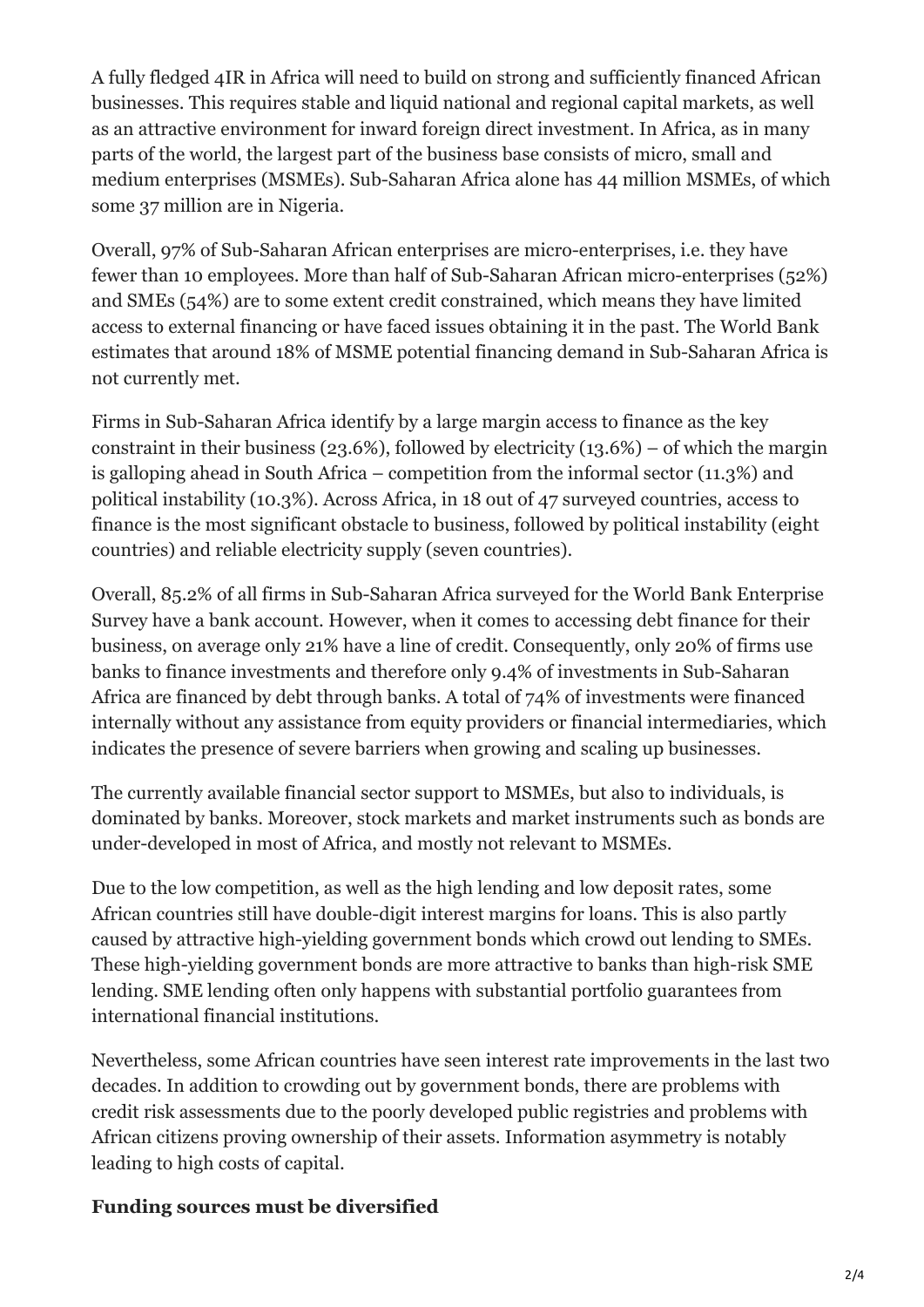Business angels, wealthy individuals who support projects with their own savings, are not widespread in Africa, notably in French-speaking Africa, for several reasons. First, there is no regulatory framework for this type of investor. Also, diplomas are favoured over experience, which makes potential investors very cautious in their choices given that many entrepreneurs have a low level of education and/or training in entrepreneurship.

The number of people with sufficient levels of wealth to become business angels is also limited. On top of this, potential business angels often choose to invest their money in developed countries, where the return on investment is more attractive than in Sub-Saharan Africa. Recently, initiatives such as Ivoire Business Angels and the Cameroon Angels Network have emerged.

Africa also faces low rates of foreign direct investment, which currently only accounts for 2.9% of the global share of global inward foreign direct investment estimated to represent around \$41.8 billion in 2017. UNCTAD data shows that the top host countries, in terms of US\$ value of inflows, are Egypt (\$7.4billion), Ethiopia (\$3.6 billion), Nigeria (\$3.5 billion), Ghana (\$3.3 billion), and Morocco (\$2.7 billion). Key investors in 2017, based on the total Foreign Direct Investment (FDI) stock, were the United States (\$57 billion), the United Kingdom (\$55 billion), France (\$49 billion), China (\$49 billion) and South Africa (\$24 billion). The most significant change since 2011 has been significant volumes of investment from China, which more than doubled from \$16billion in 2011 to \$40 billion in 2017. Italy and Hong Kong have also significantly increased their share of investment in the region.

Moreover, in recent years FDI inflows dropped both in terms of absolute numbers, as well as in terms of global share. Key 4IR sectors such as motor vehicles and transport equipment, transport, storage and communications, as well as business services, make up a relatively small share of greenfield FDI investment. However, the electricity, gas and water service sector accounts for more than a third of all FDI.

On a more positive note, FDI inflows into 4IR-relevant technologies are taking place, for example in Nigeria, Kenya and Tanzania. In Nigeria, technology start-ups are receiving support from venture capitalists. The country is also witnessing sustained Chinese investments into the manufacturing sector, as well as investments from US technology companies such as Facebook and Uber. Facebook and Uber are also investing in Tanzania. Furthermore, US firms such as Microsoft and Oracle are also responsible for increasing ICT investments in Kenya.

### **SMEs and start-ups**

Where it concerns SME and start-up financing, there is also a growing number of private equity funds specialising in the sector that have emerged, particularly in eastern, western, and southern Africa (e.g. Aureos Capital Funds, Business Partners International Kenya SME Fund - Beck & Cull, 2014). The positive experiences of these funds help to attract donors and private investors. It is clear that the availability of private equity can have positive spill-over effects on the managerial skills of the companies that it finances, which fills the gap in their administrative and financial management (BafD, 2011).